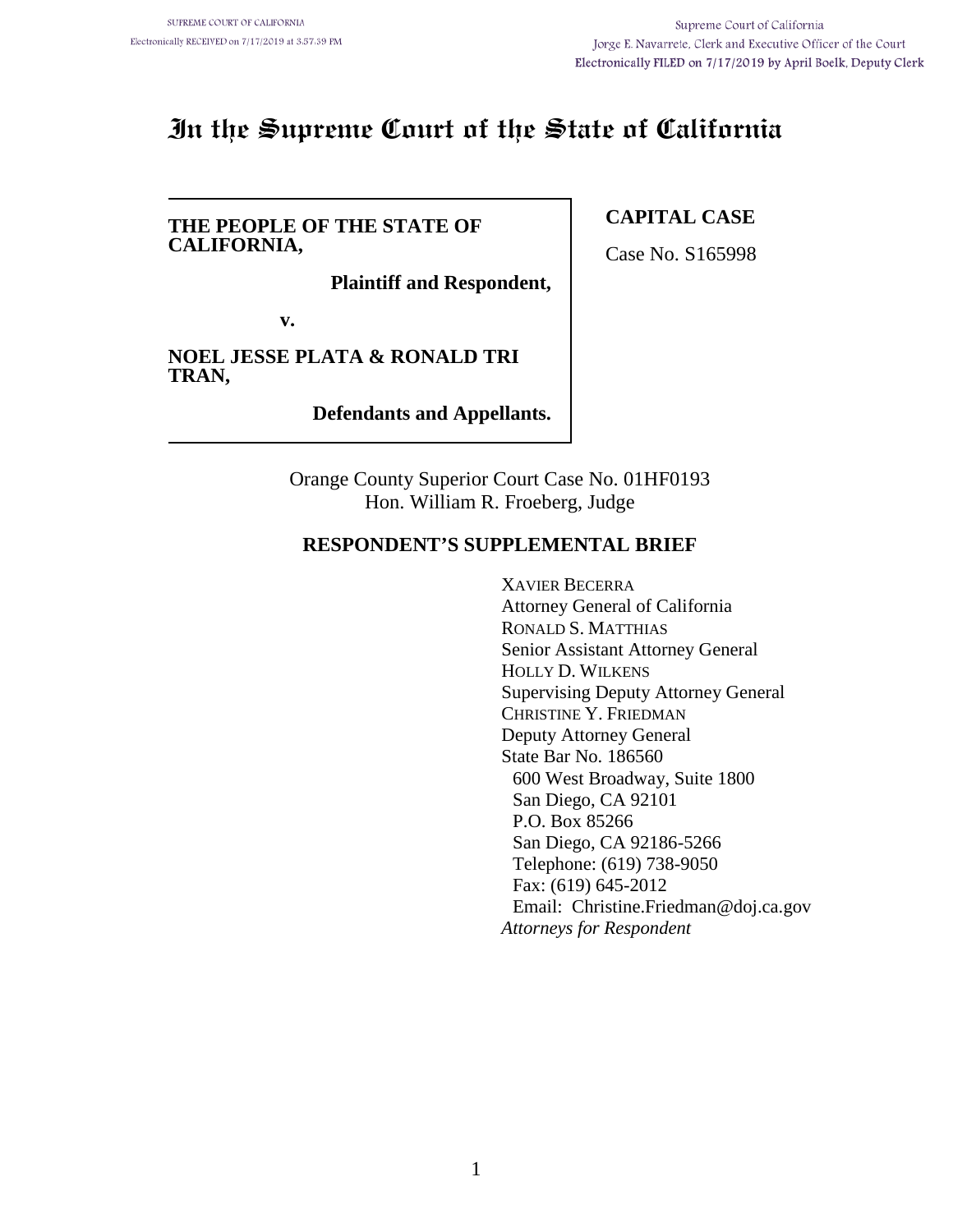In his Supplemental Opening Brief, appellant Ronald Tri Tran joins in the following arguments raised by appellant Noel Jesse Plata in his Supplemental Opening Brief: (1) there was insufficient evidence to support a finding that the robbery and murder of Linda Park were committed for the benefit of, at the direction of, or in association with a criminal street gang; and (2) the imposition of the death penalty for crimes committed by 20 year-old offenders violates the Eighth Amendment's prohibition against cruel and unusual punishment.

In response to Tran's Supplemental Opening Brief, respondent incorporates by reference Argument VII in Respondent's Brief (RB 121- 128) and Arguments XV and XVI in Respondent's Supplemental Brief filed on August 31, 2018 (RSB 5-21).

Dated: July 15, 2019 Respectfully submitted,

XAVIER BECERRA Attorney General of California RONALD S. MATTHIAS Senior Assistant Attorney General HOLLY D. WILKENS Supervising Deputy Attorney General

*/S/ Christine Y. Friedman*

CHRISTINE Y. FRIEDMAN Deputy Attorney General *Attorneys for Respondent*

CYF:ms SD2008700742 71900655.docx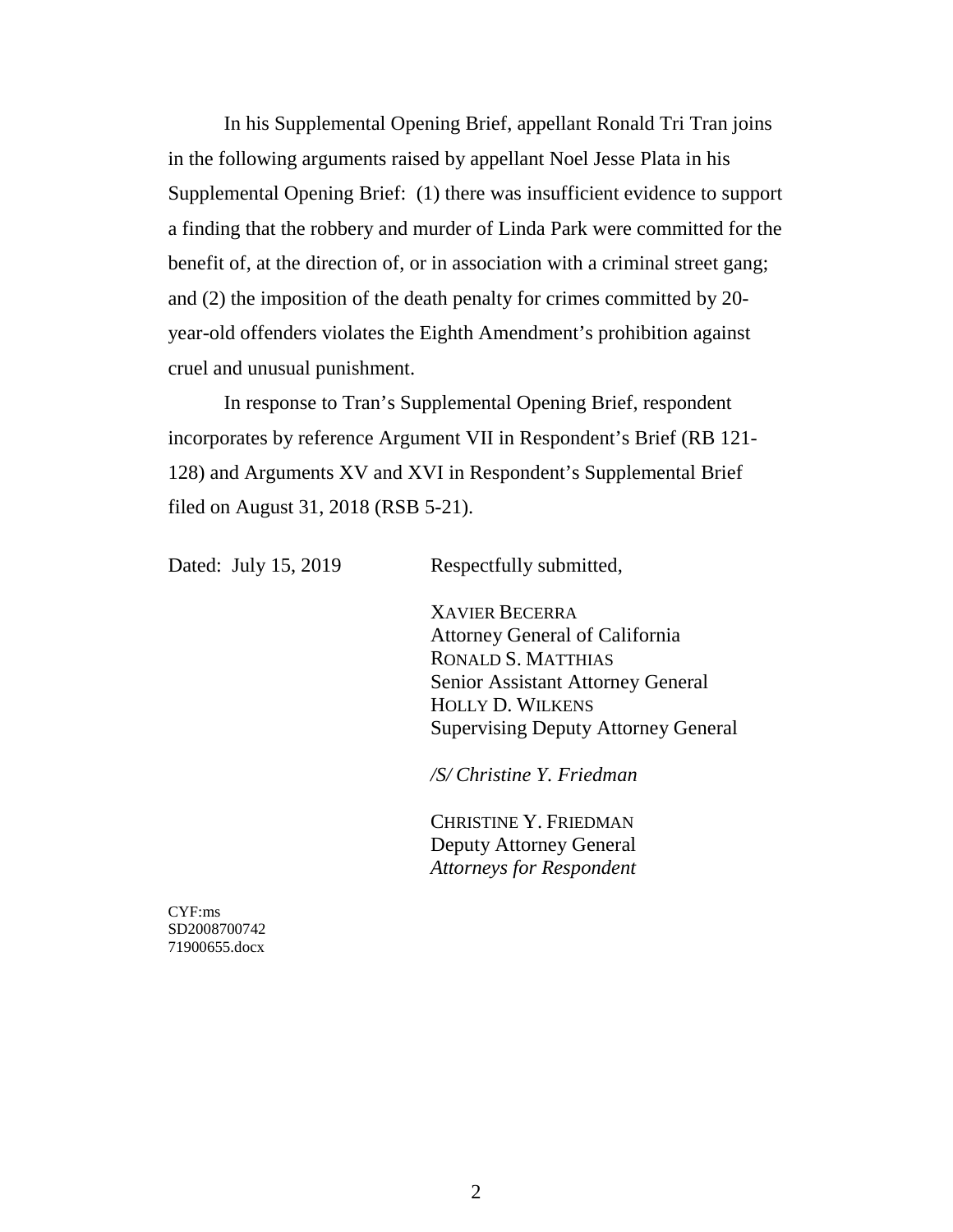## **CERTIFICATE OF COMPLIANCE**

# I certify that the attached **RESPONDENT'S SUPPLEMENTAL BRIEF** uses a 13 point Times New Roman font and contains 118 words.

Dated: July 15, 2019 XAVIER BECERRA

Attorney General of California

*/S/ Christine Y. Friedman*

CHRISTINE Y. FRIEDMAN Deputy Attorney General Attorneys for Respondent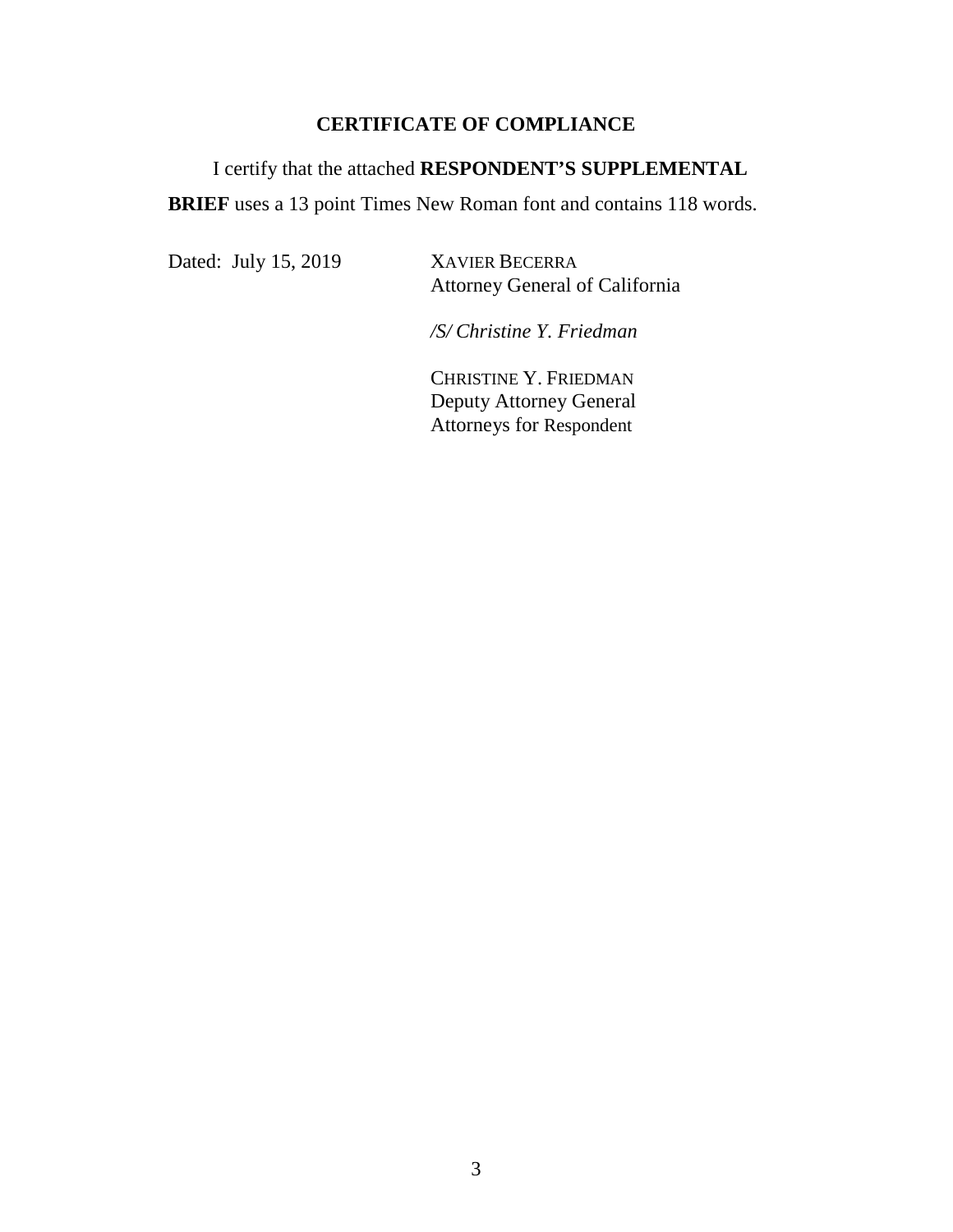## **DECLARATION OF ELECTRONIC SERVICE AND SERVICE BY U.S. MAIL**

Case Name: **People v. Plata &Tran**<br>Case No.: **S165998** Case No.:

I declare:

I am employed in the Office of the Attorney General, which is the office of a member of the California State Bar, at which member's direction this service is made. I am 18 years of age or older and not a party to this matter. I am familiar with the business practice at the Office of the Attorney General for collecting and processing electronic and physical correspondence. In accordance with that practice, correspondence placed in the internal mail collection system at the Office of the Attorney General is deposited with the United States Postal Service with postage thereon fully prepaid that same day in the ordinary course of business. Correspondence that is submitted electronically is transmitted using the TrueFiling electronic filing system. Participants who are registered with TrueFiling will be served electronically. Participants in this case who are not registered with TrueFiling will receive hard copies of said correspondence through the mail via the United States Postal Service or a commercial carrier.

On July 17, 2019, I electronically served the attached **RESPONDENT'S SUPPLEMENTAL BRIEF** by transmitting a true copy via this Court's TrueFiling system. Because one or more of the participants in this case have not registered with the Court's TrueFiling system or are unable to receive electronic correspondence, on July 17, 2019, I placed a true copy thereof enclosed in a sealed envelope in the internal mail collection system at the Office of the Attorney General at 600 West Broadway, Suite 1800, P.O. Box 85266, San Diego, CA 92186-5266, addressed as follows:

The Honorable William R. Froeberg Orange County Superior Court Central Justice Center 700 Civic Center Drive West Department C40 Santa Ana, CA 92701

I declare under penalty of perjury under the laws of the State of California the foregoing is true and correct and that this declaration was executed on July 17, 2019, at San Diego, California.

Declarant Signature

M. Soria /s/ M. Soria

CYF:ms SD2008700742 71903957.docx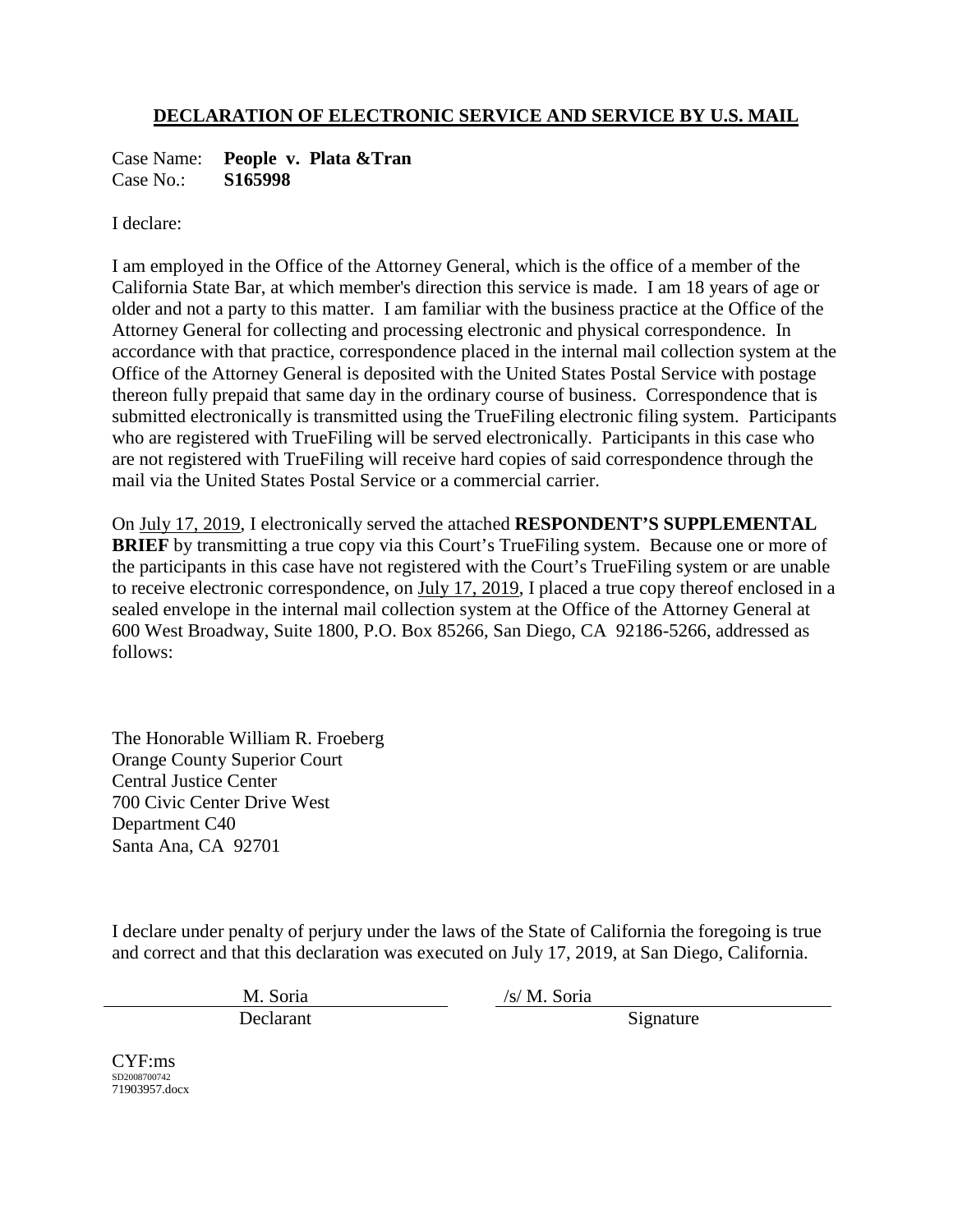#### **STATE OF CALIFORNIA**

Supreme Court of California

# *PROOF OF SERVICE*

# **STATE OF CALIFORNIA**

Supreme Court of California

### Case Name:**PEOPLE v. PLATA (NOEL) & TRAN (RONALD)**

### Case Number:**S165998**

Lower Court Case Number:

- 1. At the time of service I was at least 18 years of age and not a party to this legal action.
- 2. My email address used to e-serve: **Christine.Friedman@doj.ca.gov**
- 3. I served by email a copy of the following document(s) indicated below:

Title(s) of papers e-served:

| <b>Filing</b>                           | <b>Title</b>                             |  |
|-----------------------------------------|------------------------------------------|--|
| <b>vpe</b>                              | Document                                 |  |
| <b>BRIEF</b><br><b>SUPPL</b><br>EMENTAL | <b>Respondents</b><br>Supplemental Brief |  |

Service Recipients:

| <b>Person Served</b>                                                                                      | <b>Email Address</b>                                 | <b>Type</b> | Date /<br><b>Time</b>                |
|-----------------------------------------------------------------------------------------------------------|------------------------------------------------------|-------------|--------------------------------------|
| Office Of The State Public Defender-Sac<br>Jolie Lipsig, Supervising Deputy State Public Defender<br> SPD | $ $ docketing@ospd.ca.gov                            | e-          | 7/17/2019<br>Service $3:57:39$<br>PМ |
| Attorney General - San Diego Office<br>Christine Y. Friedman, Deputy Attorney General<br> SDG             | christine.friedman@doj.ca.gov e-                     |             | 7/17/2019<br>Service 3:57:39<br>PM   |
| Catherine White<br>Law Office of Catherine White, APC<br>193690                                           | white193690@gmail.com                                | le-         | 7/17/2019<br>Service 3:57:39<br>PM   |
| eService California Appellate Project<br>California Appellate Project<br>000000                           | filing@capsf.org                                     | le-         | 7/17/2019<br>Service 3:57:39<br>PМ   |
| Holly Wilkens<br>Department of Justice, Office of the Attorney General-San Diego<br>88835                 | Holly. Wilkens@doj.ca.gov                            | le-         | 7/17/2019<br>Service $3:57:39$<br>PM |
| Jolie Lipsig<br>Office of the State Public Defender<br>104644                                             | [jolie.lipsig@ospd.ca.gov]                           | le-         | 7/17/2019<br>Service $3:57:39$<br>PM |
| Maria Soria<br>Department of Justice, Office of the Attorney General-San Diego                            | $\text{maria.soria}\textcircled{a}\text{doj.ca.gov}$ | le-         | 7/17/2019<br>Service $3:57:39$<br>PМ |
| Orange County District Attorney<br>Department of Justice, Office of the Attorney General-San Diego        | $ {\rm appellate}(a)$ da.ocgov.com                   | le-         | 7/17/2019<br>Service 3:57:39<br>PM   |
| <b>OSPD</b> Docketing<br>Office of the State Public Defender<br>000000                                    | $ $ docketing@ospd.ca.gov                            | le-         | 7/17/2019<br>Service 3:57:39<br>PM   |